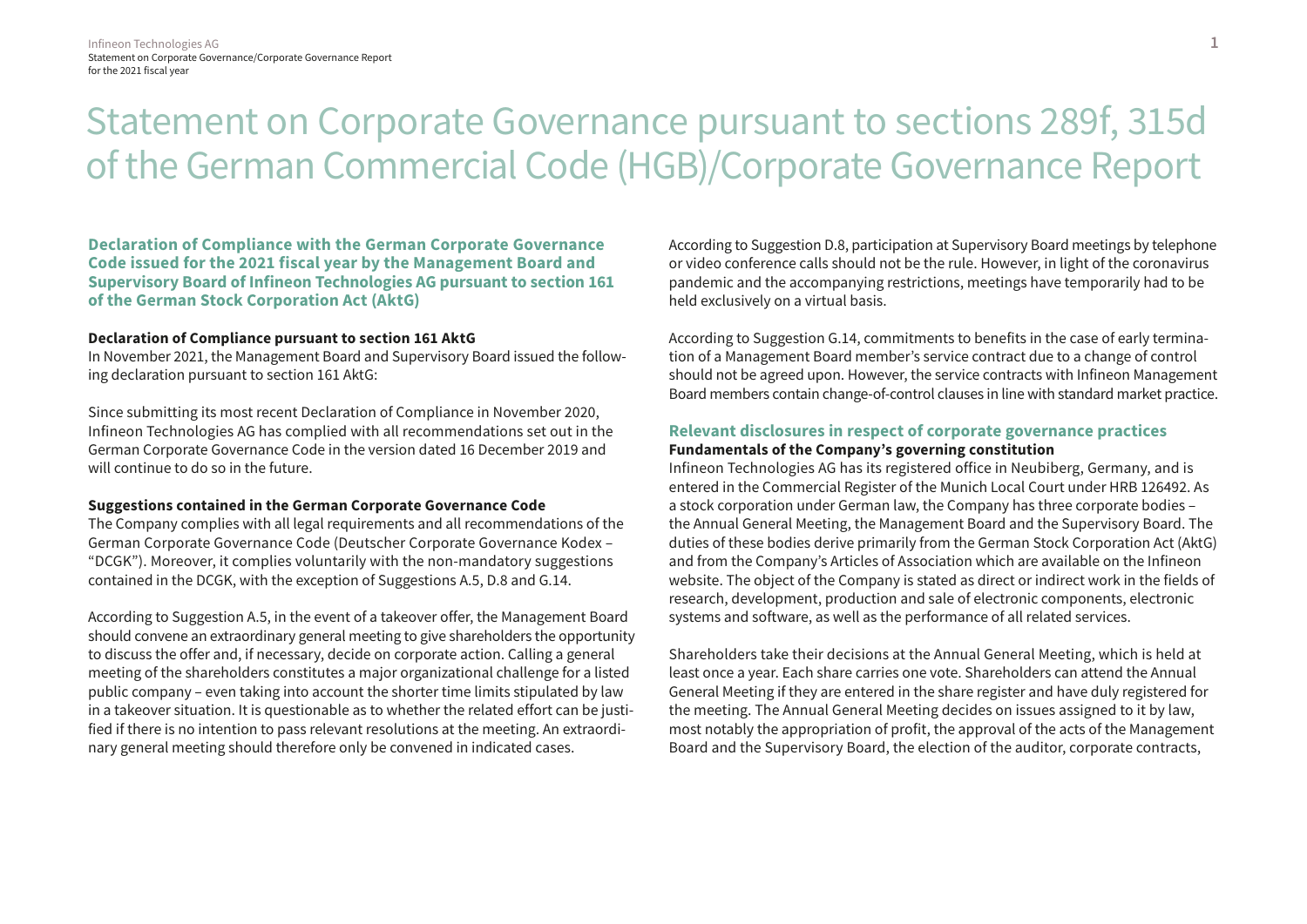and amendments to the Articles of Association. Shareholders are entitled to put forward proposals and also have a comprehensive right to speak and raise questions at the Annual General Meeting. Furthermore, subject to certain conditions, they also have the right to challenge resolutions of the Annual General Meeting, to request an extraordinary judicial review and to claim damages from corporate bodies of the Company on behalf of the Company. The Company supports the shareholders in the exercising of their rights at the Annual General Meeting. Shareholders can register for the Annual General Meeting electronically, participate in voting by means of postal voting or by sending online instructions (e.g., to company proxies) and follow the general debate online. All documents and information relating to the Annual General Meeting are available on the Infineon website. The Infineon Investor Relations department can be contacted throughout the year, both by telephone and electronically, to ensure the exchange of information between the Company and its shareholders.

Based on the "Act Concerning Measures Under the Law of Companies, Cooperative Societies, Associations, Foundations and Commonhold Property to Combat the Effects of the COVID-19-pandemic" and the relevant regulation on the extension of these measures, the Company held its Annual General Meeting in February 2021 as a virtual event, primarily in order to avoid health risks for shareholders, employees, external service providers and the members of the Company's corporate bodies. The virtual format resulted in modifications in the conduct of the meeting and the exercise of shareholders' rights. In particular, the physical participation of shareholders or their proxies was not possible. However, shareholders had the opportunity to follow the entire Annual General Meeting online. Prior to the meeting, it was possible to post video messages for publication and submit questions electronically to be answered during the Annual General Meeting. Shareholders or their proxies were only able to exercise their voting rights by means of postal voting or by issuing powers of attorney and instructions to company proxies.

The German Stock Corporation Act envisages a two-tier administrative system, namely the Management Board being responsible for managing the Company and its control by the Supervisory Board. The Management Board is fully responsible for managing the Company. Within this framework, it is both monitored and advised by the Supervisory Board. The Supervisory Board appoints the Management Board members and can, at any time, revoke an appointment for good cause. The Management Board keeps the Supervisory Board informed on a regular, timely and comprehensive basis. For specified measures, the Management Board requires the approval of the Supervisory Board.

# **Standards for good and responsible corporate governance**

The Management Board and Supervisory Board of Infineon Technologies AG are of the opinion that the responsible, transparent and value-oriented management of an enterprise requires a comprehensive corporate governance concept. Good corporate governance contributes towards increasing the value of the business on a sustainable basis, while at the same time fostering trust in our entity among national and international investors, the financial markets, business partners, employees and the public. The Management Board, the Supervisory Board and other levels of management ensure that corporate governance is actively practiced and continuously developed throughout the entity. At Infineon, corporate governance encompasses not only the DCGK, but also the standards underlying Infineon's internal control system as well as compliance (particularly Infineon's Business Conduct Guidelines) and its Corporate Governance Principles. The Business Conduct Guidelines and Corporate Governance Principles are available to all employees on the Infineon intranet and can be downloaded.

In addition, we consider it to be good corporate governance practice for the Company not to grant loans to Management Board or Supervisory Board members.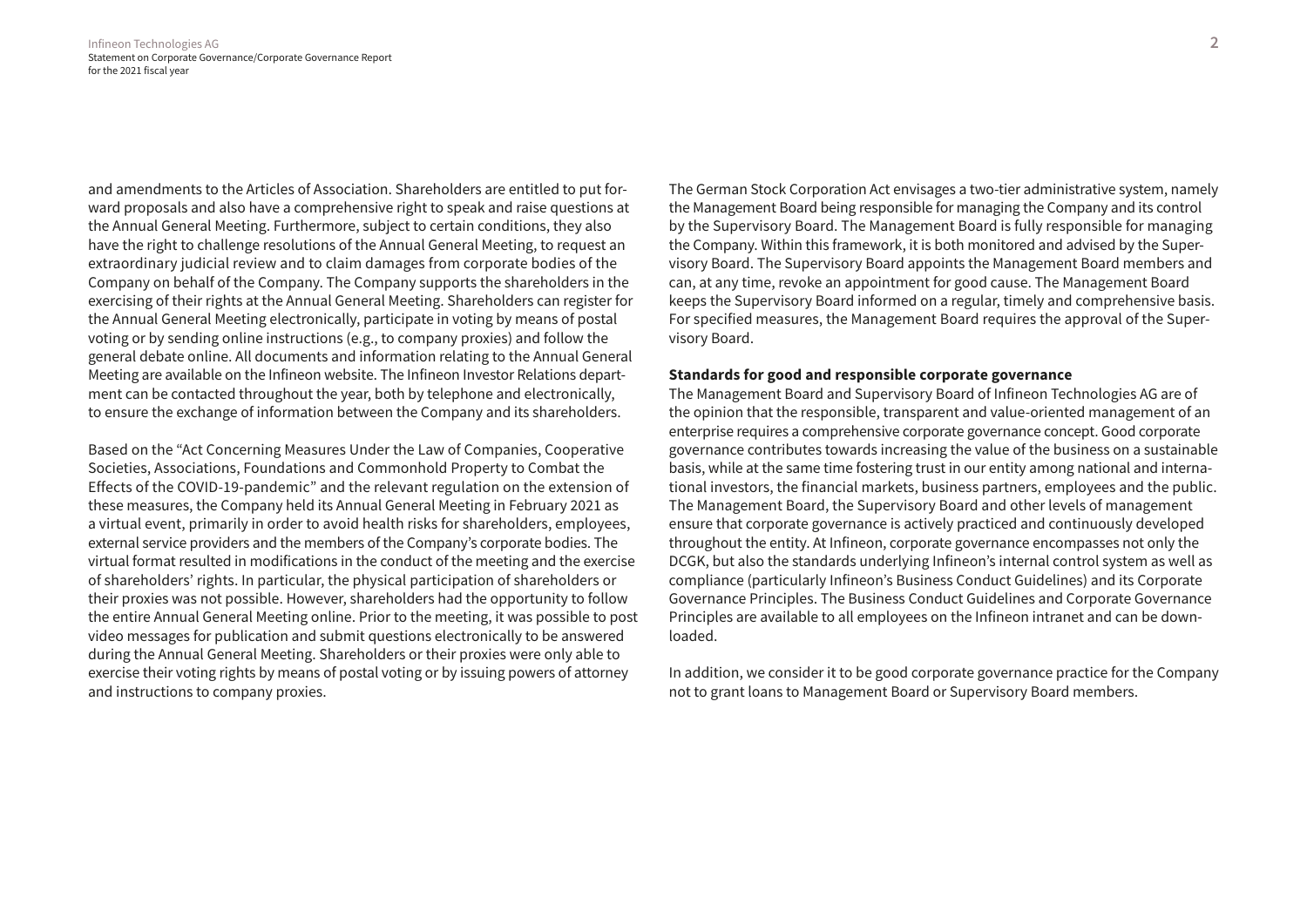#### **Business Conduct Guidelines**

We conduct our business responsibly and in compliance with legal requirements and administrative regulations and have established various guidelines that contribute towards achieving this objective. As one of the key elements of our corporate governance system, the Infineon Technologies AG "Business Conduct Guidelines" are published online at  $\Box$  [www.infineon.com/cms/en/about-infineon/investor/corporate-governance/](http://www.infineon.com/cms/en/about-infineon/investor/corporate-governance/compliance/business-conduct-guidelines/) [compliance/business-conduct-guidelines/](http://www.infineon.com/cms/en/about-infineon/investor/corporate-governance/compliance/business-conduct-guidelines/) and are mandatory for the Management Board and all employees worldwide. In particular, they include regulations on compliance with the law, interaction with business partners and third parties, the avoidance of conflicts of interest, the use of Company assets, data and information, environmental protection, and health and safety topics. Also included are regulations relating to the handling of complaints and communication relating to violations of the Business Conduct Guidelines and other rules mandatory for Infineon. In order to convey the principles of the Business Conduct Guidelines, all members of the Management Board, as well as all employees, are required to participate in an online training program on a regular basis.

#### **Corporate Compliance Officer and Compliance Panel**

Infineon maintains an independent Compliance Office, which underlines Infineon's clear commitment to absolute compliance with the law and to maintaining ethical standards which protect the legitimate interests of employees, suppliers, customers and shareholders and safeguard Infineon's reputation while nevertheless taking account of its needs. In addition to meeting the traditional compliance objectives, such as risk mitigation and increases in efficiency and effectiveness, compliance is promoted with a view to strengthening Infineon's image as a reliable and fair business partner and thus contributing to its overall success.

Infineon Technologies AG's Corporate Compliance Officer reports directly to the Chief Financial Officer (CFO). The Corporate Compliance Officer coordinates the Compliance Management System; develops the Infineon compliance program based on a riskoriented approach; draws up and revises guidelines; advises employees; receives complaints and tip-offs, including those made anonymously; and leads investigations aimed at clarifying compliance-related cases. In addition, the Corporate Compliance Officer carries out regular mandatory compliance training measures for employees

on a range of topics, in particular anti-trust law and the prevention of corruption. Extensive training measures were again carried out during the 2021 fiscal year.

The Corporate Compliance Officer is supported by regional Compliance Officers. The Company has also established a Compliance Panel that meets on a regular basis and is composed of experienced managers from the Legal, Human Resources, Internal Audit and Security departments as well as the Corporate Compliance Officer. The primary task of the panel is to deliberate on the current status of compliance throughout the Company and to discuss key issues relevant for the continuous improvement of the compliance system. A whistleblowing system has been established as an important component of the compliance system. Infineon employees can contact the Integrity Line and/or the Corporate Compliance Officer on a confidential basis (anonymously if desired) to report any non-compliance with internal guidelines and applicable laws. The Corporate Compliance Office follows up every item of information communicated and, in collaboration with the Compliance Panel, decides whether to initiate an internal investigation.

The sustainability of the Compliance Management System in place at Group companies is ensured by means of regular internal audits.

# **Risk management**

The Management Board sees the systematic and effective management of risks and opportunities as an important part of good corporate governance and a key success factor for our business. The system in place ensures that risks and opportunities are detected at an early stage and risk exposures are minimized. The transparency of the Group's risk profile contributes to the systematic and continuous growth in the value of the Company. The effectiveness of the Risk and Opportunity Management System is reviewed regularly by the Supervisory Board's Investment, Finance and Audit Committee.

Details of risk management at Infineon are presented in the Annual Report in the "Risk and opportunity report" contained in the Combined Management Report, including an in-depth description of both risk and opportunity management as well as the internal control system at Infineon.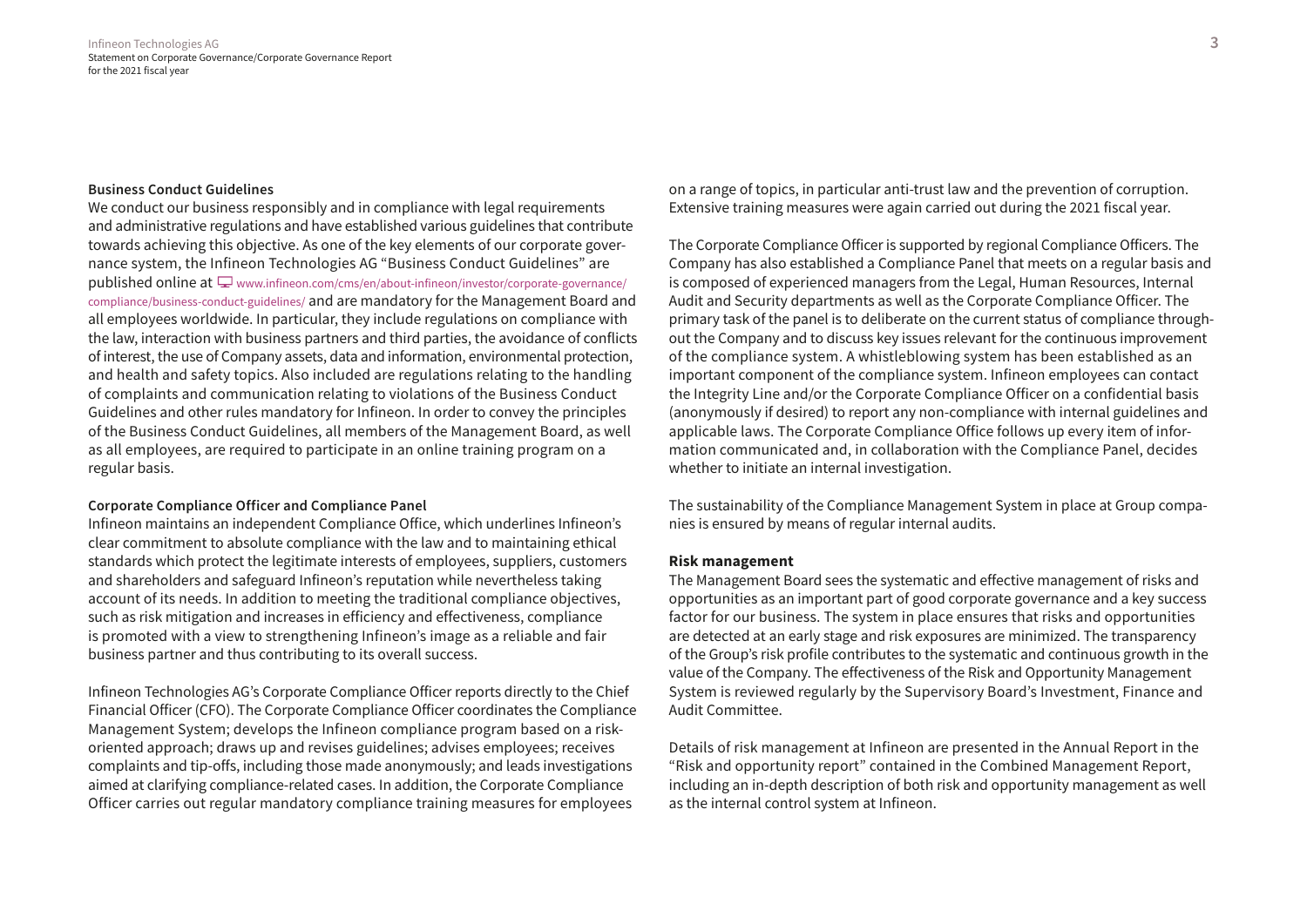#### **D&O insurance**

The Company maintains a directors' and officers' group liability insurance policy ("D&O insurance"). The D&O insurance policy covers personal liability in the event that claims for losses incurred in the course of the performance of their duties are brought against Management and Supervisory Board members and other specified managers. In accordance with the legal regulation in section 93, paragraph 2, AktG, a deductible of 10 percent of the loss up to the amount of one-and-a-half times the annual fixed remuneration of the Management Board member concerned has been agreed in the D&O policy which can be insured personally by Management Board members. No deductible has been agreed for Supervisory Board members.

# **Financial reporting and auditing**

Since the 2009 fiscal year, Infineon Technologies AG has prepared its Consolidated Financial Statements exclusively in accordance with International Financial Reporting Standards (IFRS) as applicable in the EU. The Separate Financial Statements of Infineon Technologies AG continue to be prepared in accordance with the German Commercial Code (HGB). The Separate and Consolidated Financial Statements of Infineon Technologies AG and the Combined Management Report ("Lagebericht") are published within 90 days of the end of the fiscal year upon approval by the Supervisory Board.

The Separate and Consolidated Financial Statements for the 2021 fiscal year were audited by KPMG AG Wirtschaftsprüfungsgesellschaft, Munich, Germany, (KPMG). The audit also considered the Company's system for the early identification of risks as well as the submission of the Declaration of Compliance pursuant to section 161 AktG. In addition, KPMG performed a review of the Half-Year Financial Report pursuant to section 115, paragraph 5, of the German Securities Trading Act (WpHG). Prior to publication, the Half-Year Financial Report, the Separate Financial Statements and the Consolidated Financial Statements were discussed in detail by the Management Board together with the Supervisory Board's Investment, Finance and Audit Committee.

German law requires the Management Board to draw up a responsibility statement ("Bilanzeid"). The information required for this purpose is confirmed to the Management Board internally by senior executives bearing management responsibility.

The Company is required to appoint a new auditor for the 2024 fiscal year.

# **Reporting**

We report to our shareholders four times a year on business developments and Infineon's business situation, according to a defined financial calendar. The Management Board members inform shareholders, analysts, media and the general public about the quarterly and annual results. Our comprehensive investor relations service features regular meetings and telephone and video conferences with analysts and institutional investors. Generally, reports, notices and disclosures are available on our website  $\Box$  [www.infineon.com](https://www.infineon.com/cms/en/) in German and English.

Infineon Technologies AG also issues ad hoc announcements in addition to its regular reporting to make known information that is not in the public domain and the disclosure of which is deemed to have a significant impact on the value of the Infineon share.

The Company has a Disclosure Committee comprising experienced managers from the Investor Relations, Communication, Finance, Financial Reporting and Accounting, Controlling, Tax and Legal departments. The Disclosure Committee reviews specified financial and other material information published in conjunction with regular financial reporting and ad hoc announcements.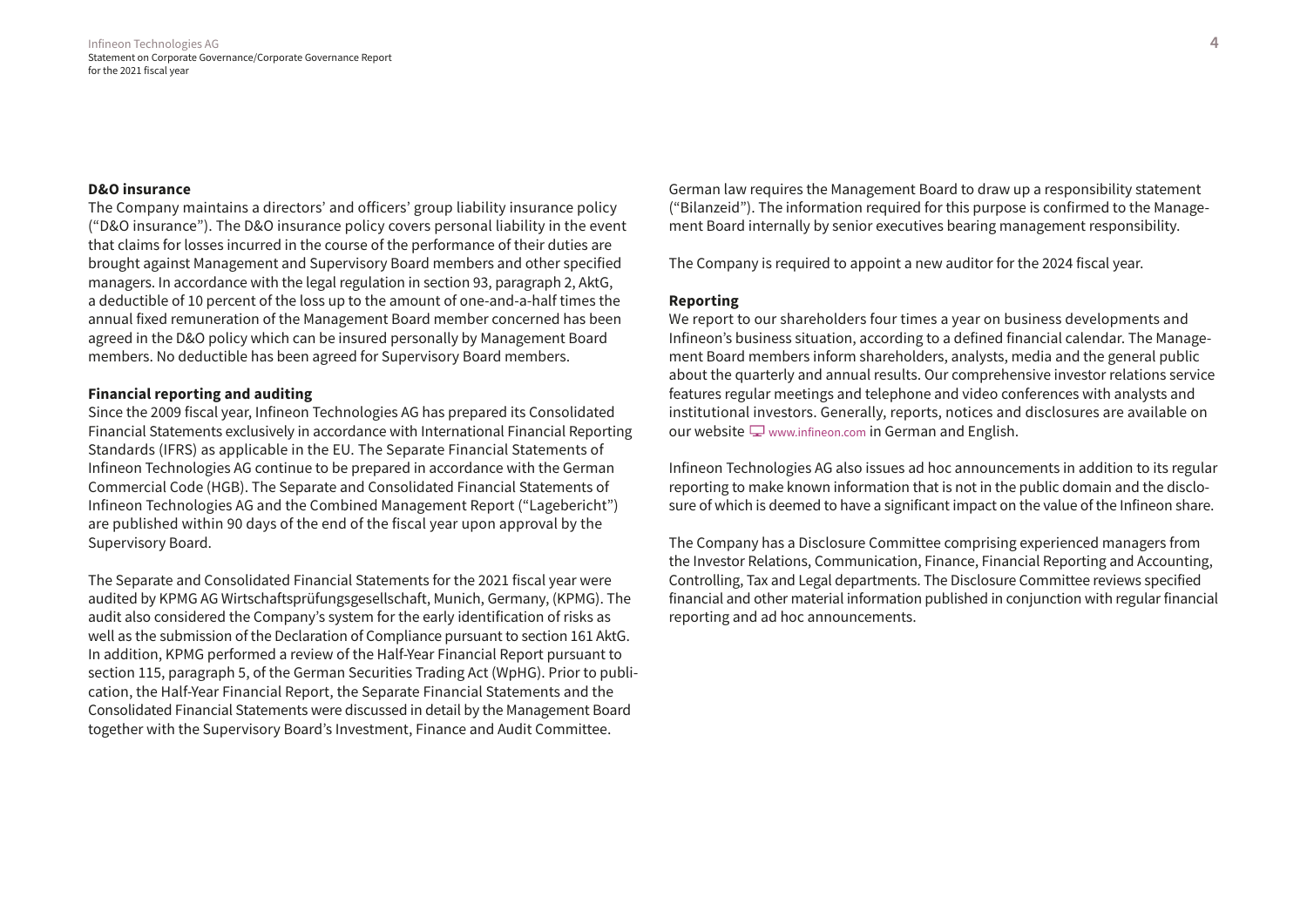**Reportable transactions in financial instruments ("Managers' Transactions")/ Shareholdings of members of the Management Board and Supervisory Board** Persons with executive responsibilities (in Infineon's case, members of the Management Board and the Supervisory Board) and certain parties related to them are required by law to notify the Company as well as the Federal Financial Supervisory Authority (Bundesanstalt für Finanzdienstleistungsaufsicht – "BaFin") of their own transactions involving Company shares, Company debt securities or related financial instruments within three business days. This requirement only applies, however, if the total value of the transactions made by a person subject to notification requirements amounts to €20,000 or more within a given calendar year. The Company is obliged to publish the notifications it receives without undue delay, but no later than two business days after receipt of the notification, and have them recorded in the Company Register. Such notifications are also reported to BaFin.

# **Share-based programs for employees and Management Board members**

The full text relating to share-based programs can be viewed on the Infineon website. [www.infineon.com \(about Infineon/Investor/Corporate Governance/compensation\)](https://www.infineon.com/cms/en/about-infineon/investor/corporate-governance/#equity-based-compensation)

As an element of the long-term remuneration of management and selected Infineon employees worldwide, a "Performance Share Plan" (PSP) was again applied in the 2021 fiscal year. The same plan applies to members of the Management Board, whereby the latter – unlike other plan participants – have a contractual entitlement to participate in the plan. The principal conditions of the plan for Management Board members are described in the Remuneration Report. The same conditions essentially apply to other PSP participants. The rules differ only with respect to the partially mandatory personal investment in Infineon shares and in the event of premature contract termination. Moreover, the cap stipulated for performance shares only applies to Management Board members.

In addition, the Management Board has adopted a "Restricted Stock Unit Plan" (RSUP) for managers and selected Infineon employees worldwide.

# **Social responsibility**

Infineon combines entrepreneurial success with responsible action. We place great value on the careful use of natural resources and provide solutions for key societal challenges, including the efficient use of energy, environmentally compatible mobility and security in a connected world.

We understand sustainability as the symbiosis between economy, ecology and social engagement, continuously respecting and recognizing the importance of cultural diversity. This is reflected in our Corporate Social Responsibility (CSR) Policy that sets out guidelines for responsible and sustainable business operation, based on the fulfilment of the legal requirements where we operate and the voluntary commitment to follow the ten principles of the UN Global Compact, which we signed up for in 2004. Furthermore, internal rules and requirements, voluntary engagement, as well as the requirements of our customers and investors, form an additional framework for our approach. Further information can be found on our website  $\Box$  [www.infineon.com/csr](http://www.infineon.com/csr) and in the "Sustainability at Infineon" report  $\Box$  www.infineon.com/sustainability reporting.

Sustainability matters are primarily the responsibility of the Chief Digital Transformation Officer at Management Board level, with reporting and risk management issues being the responsibility of the Chief Financial Officer.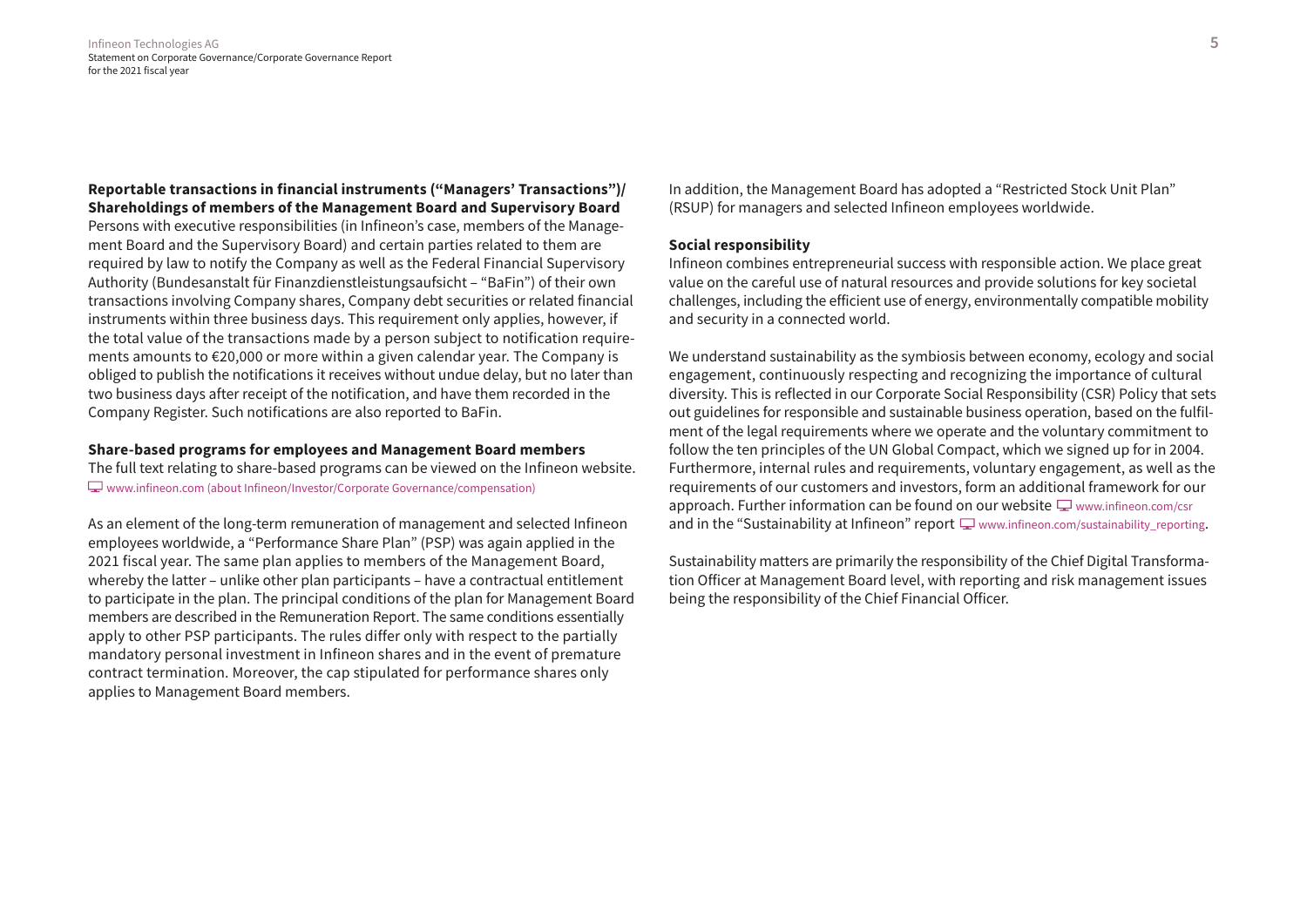**Description of the mode of operation of the Management Board and the Supervisory Board and the composition and mode of operation of their committees**

# **Management Board**

# **Mode of operation of the Management Board**

The Management Board is the Company's executive body and has overall responsibility for the management of the Company. It is obliged, within the framework of the law, to serve the Company's interests and thereby pursue the goal of sustainably increasing Infineon's value, taking into account the interests of all stakeholders. It determines Infineon's commercial objectives, strategy and corporate policy and defines how the Group is organized. The Management Board members are required to disclose any conflicts of interest to the Supervisory Board without delay. No conflicts of interest arose in connection with Management Board members during the 2021 fiscal year.

Prior to Management Board members assuming sideline activities, particularly supervisory board mandates outside the Company, the DCGK requires that permission be given by the Supervisory Board. No conflicts of interest were discernible in the mandates assumed.

Collaboration between the Management Board and the Supervisory Board is coordinated by the Chief Executive Officer (CEO). The CEO maintains regular contact with the Chairman of the Supervisory Board, with whom he discusses the key aspects of Infineon's strategy, corporate planning, business performance, compliance, risk profile and risk management. At the ordinary meetings of the Supervisory Board, the Management Board reports comprehensively and promptly on Infineon's business performance, its economic situation and that of the individual segments as well as Infineon's financial and investment planning. When necessary, for example during the coronavirus pandemic, the Management Board also reports to the Supervisory Board on the current business situation in additional extraordinary meetings. The CEO notifies the Chairman of the Supervisory Board without delay regarding any matters of material importance for assessing the position and development of the Company or for its management.

With the consent of the Supervisory Board, the Management Board has adopted rules of procedure which are published on the Infineon website.

#### **Composition of the Management Board**

With effect from 15 April 2021, the Supervisory Board enlarged the Management Board by creating the new position of Chief Digital Transformation Officer (CDTO). The Supervisory Board has appointed Constanze Hufenbecher to this position.

Infineon Technologies AG's Management Board therefore currently comprises five members and is composed of four men (80 percent) and one woman (20 percent), all within the 50+ age group. The Management Board comprises:

| Name                          | Department                                             | Year of<br>birth | Initial<br>appoint-<br>ment | End of<br>current term<br>of office |  |
|-------------------------------|--------------------------------------------------------|------------------|-----------------------------|-------------------------------------|--|
| Dr. Reinhard Ploss (Chairman) | Chief Executive Officer                                | 1955             | 2007                        | 31 December 2022                    |  |
| Dr. Sven Schneider            | Chief Financial Officer                                | 1966             | 2019                        | 30 April 2027                       |  |
| Dr. Helmut Gassel             | Chief Marketing Officer                                | 1964             | 2016                        | 30 June 2024                        |  |
| Jochen Hanebeck               | <b>Chief Operations Officer</b>                        | 1968             | 2016                        | 30 June 2024                        |  |
| Constanze Hufenbecher         | Chief Digital<br><b>Transformation Officer</b><br>1970 |                  | 2021                        | 14 April 2024                       |  |

Further information, including details on memberships in supervisory boards and other comparable domestic and foreign supervisory bodies of commercial enterprises, is published on the Company's website.

# **Management Board committees/areas of responsibility**

Management Board committees may be formed to carry out specific examinations and to prepare and implement Management Board resolutions. There are currently no Management Board committees.

Notwithstanding the principle of the overall responsibility of Management Board members and their obligation to cooperate as colleagues and to inform and monitor one another, a schedule of responsibilities has been drawn up for the Management Board specifying the various areas of responsibility allocated to each individual member. Each member of the Management Board is authorized to manage business matters on their own within the scope of the duties assigned to them in the schedule of responsibilities; this does not, however, constitute a sole power of representation. The Management Board's rules of procedure – and, in addition, the internal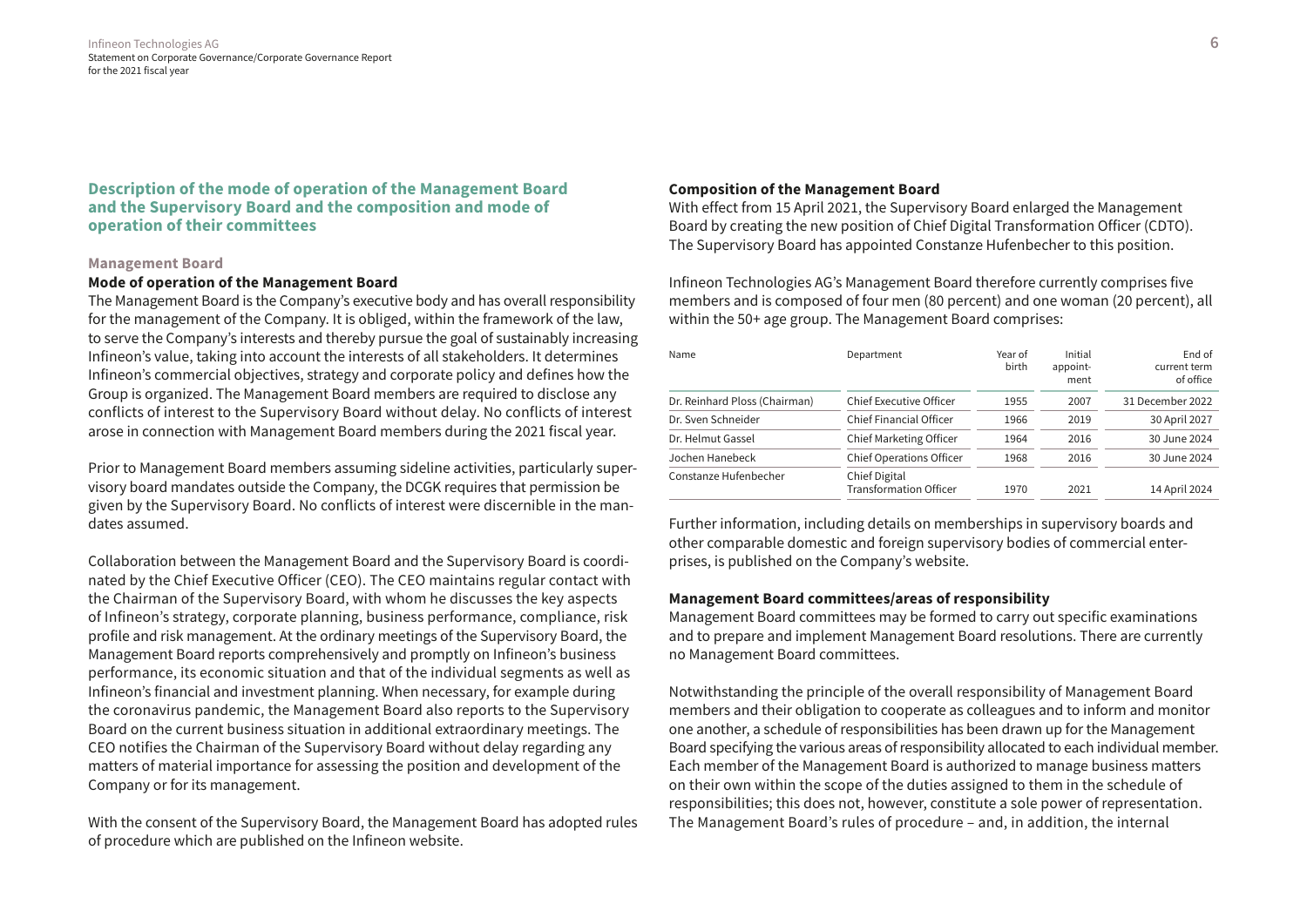Infineon Technologies AG **7** Statement on Corporate Governance/Corporate Governance Report for the 2021 fiscal year

Corporate Governance Principles – define key areas of responsibility and topics on which only the Management Board as a whole may make decisions.

#### **Supervisory Board**

# **Mode of operation of the Supervisory Board**

The Supervisory Board advises and monitors the Management Board in its management of the business. It cooperates closely and in a spirit of trust with the Management Board for the benefit of the Company. The Supervisory Board is informed by the Management Board regularly, comprehensively, and in a timely manner on all matters of relevance for the Company and agrees upon Infineon's corporate strategy and its implementation with the Management Board. The Supervisory Board discusses the financial reports and reviews and approves the Separate and Consolidated Financial Statements of Infineon Technologies AG. Any major decisions made by the Management Board, such as Group-wide financial and investment planning, major acquisitions and equity investments, divestitures, and financial measures, are subject to its approval. If a Supervisory Board vote ends in a tie, the Chairman of the Supervisory Board has two votes if voting is held for a second time and again results in a tie. In connection with the regular Supervisory Board meetings, separate preliminary meetings are usually held for the shareholder representatives as well as for the employee representatives. The Supervisory Board also meets regularly without the members of the Management Board being present.

The Chairman of the Supervisory Board may hold discussions with investors on supervisory board-related matters. If such discussions have taken place, the Chairman of the Supervisory Board reports on their main content at the next meeting of the full Supervisory Board. In addition, the Supervisory Board has also issued a guideline for its communication with investors.

The Supervisory Board assesses at regular intervals how effectively the Supervisory Board as a whole and its committees fulfill their tasks. The most recent examination took place in summer 2021. The results were subsequently discussed at a Supervisory Board meeting. No significant deficits in effectiveness were identified.

Supervisory Board members are required to disclose any conflicts of interest to the Supervisory Board without delay. No conflicts of interest arose in connection with Supervisory Board members during the 2021 fiscal year.

The Supervisory Board members are responsible for undertaking appropriate basic and further training measures in order to perform their tasks and receive appropriate support from the Company in this respect.

The Supervisory Board has drawn up rules of procedure for the full Supervisory Board and for the work of its Investment, Finance and Audit Committee. These rules of procedure are published on the Company's website.

# **Composition of the Supervisory Board**

The Supervisory Board of Infineon Technologies AG currently comprises 16 members and includes an equal number of shareholder representatives and employee representatives, as stipulated in the German Co-Determination Act (MitbestG). The shareholder representatives are elected by the Annual General Meeting. The employee representatives are elected by employee delegates of Infineon's facilities within Germany in accordance with the MitbestG. The maximum term of office for Supervisory Board members is approximately five years. The Supervisory Board does not comprise any former members of the Management Board of Infineon Technologies AG. Since the end of the 2020 Annual General Meeting, the Supervisory Board has been composed of an equal number of men and women.

#### **Supervisory Board committees**

The Supervisory Board's rules of procedure provide for the formation of five committees: The Mediation Committee (also required by law); the Executive Committee; the Investment, Finance and Audit Committee; the Strategy and Technology Committee; and the Nomination Committee (the latter as recommended in the DCGK). All Supervisory Board committees comprise an equal number of shareholder representatives and employee representatives, apart from the Nomination Committee, which consists exclusively of shareholder representatives.

The **Mediation Committee,** which consists of the Chairman of the Supervisory Board, the Deputy Chairman and one further representative of the shareholders and employees respectively, submits specific recommendations to the Supervisory Board concerning the appointment of Management Board members if the first round of the election regarding the appointment does not result in the required majority of two thirds of Supervisory Board members.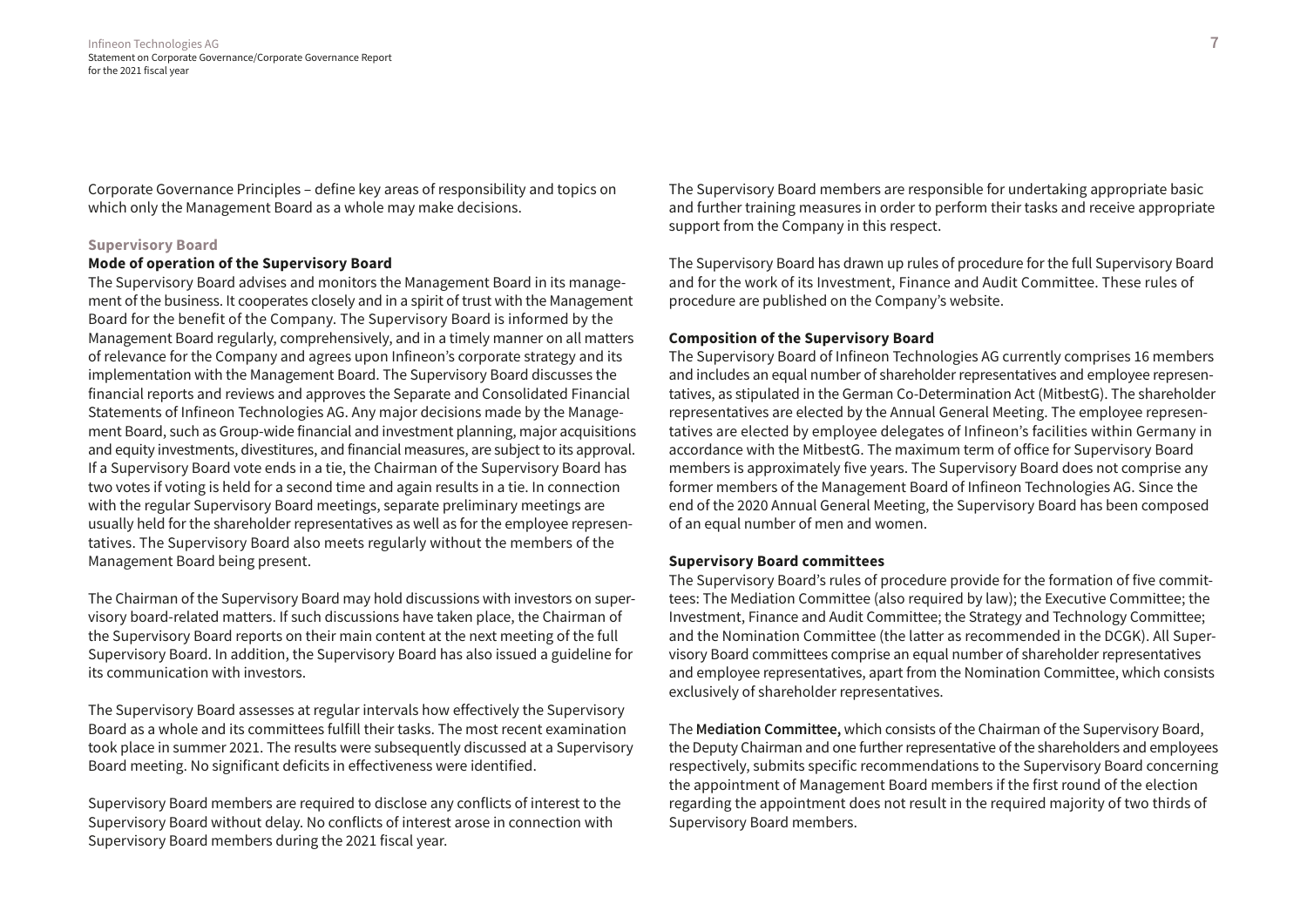The **Executive Committee** consists of the Chairman of the Supervisory Board, the Deputy Chairman and two further representatives of the shareholders and employees respectively. The duties of this committee include preparing decisions to be taken by the full Supervisory Board regarding the appointment or dismissal of Management Board members as well as Management Board remuneration issues. The Executive Committee is authorized in its own capacity to make decisions with respect to service contracts with Management Board members, except in matters involving remuneration.

The **Investment, Finance and Audit Committee** ("Audit Committee") comprises two shareholder representatives and two employee representatives respectively. Due to his many years of service as Chief Financial Officer of a DAX-listed company, the Chairman of the committee, Dr. Eichiner, has specific knowledge and extensive experience in the application of accounting principles and internal control procedures and is familiar with the audit process. In view of his expertise in the fields of accounting, financial reporting and auditing, Dr. Eichiner qualifies as a financial expert within the meaning of section 100, paragraph 5, AktG and section 324, paragraph 2, HGB and is also considered to be independent. Furthermore, with Dr. Eder having served for many years as the chief executive officer of a stock corporation listed in Austria, the Audit Committee has at least one other member with the required level of expertise. Within the full Supervisory Board, Ms. Picaud and Dr. Puffer also have the relevant expertise due to their education and many years of service on the management boards of large companies.

The Audit Committee monitors the Company's financial reporting process and discusses and examines the Separate Financial Statements and Consolidated Financial Statements prepared by the Management Board as well as the half-yearly and quarterly financial statements. It gives recommendations with respect to the approval of the Separate Financial Statements and Consolidated Financial Statements by the Supervisory Board based on the independent auditor's report. The Audit Committee submits recommendations to the Supervisory Board regarding the election of the auditor, engages the auditor elected by the Annual General Meeting to audit the Separate Financial Statements and Consolidated Financial Statements and perform a review of the interim financial reports, specifies key areas to be examined in audit activities jointly with the auditor, reviews the quality of the audit on a regular basis and is responsible for determining the auditor's remuneration. The Audit Committee monitors the independence of the auditor and decides in this context on the appropriateness and

scope of non-audit services. The Chairman of the Audit Committee also maintains a regular dialog with the auditor outside of committee meetings.

The Audit Committee prepares the resolution of the Supervisory Board on the nonfinancial declaration/non-financial report and issues the relevant audit mandate. In this context, the Audit Committee also intensively deals with further sustainability questions and informs the entire Supervisory Board accordingly.

Furthermore, the Audit Committee is responsible for discussing compliance issues. The Management Board and the Corporate Compliance Officer regularly report to the Audit Committee on the structure and work of the compliance organization and on any particular compliance issues.

Other matters addressed by the Audit Committee include monitoring the effectiveness of the internal control system, the internal audit system and the risk management system. In this capacity, it has the authority both to contact employees of the Company directly and to seek external assistance. Internal Audit reports regularly to the Audit Committee.

Lastly, the Audit Committee is responsible for the Supervisory Board's approval of certain equity and debt capital measures, always ensuring that the full Supervisory Board is comprehensively informed of any such measures.

The **Strategy and Technology Committee,** which consists of three shareholder representatives and three employee representatives, concerns itself with Infineon's business strategy and key technology issues.

The **Nomination Committee,** which consists of the Chairman of the Supervisory Board and two further shareholder representatives, proposes to the Supervisory Board suitable candidates for recommendation to the Annual General Meeting.

All committees regularly submit detailed reports on their work to the full Supervisory Board.

Further information regarding the current composition of the Management Board, the Supervisory Board and the Supervisory Board's committees can be found in note 29 to the Consolidated Financial Statements.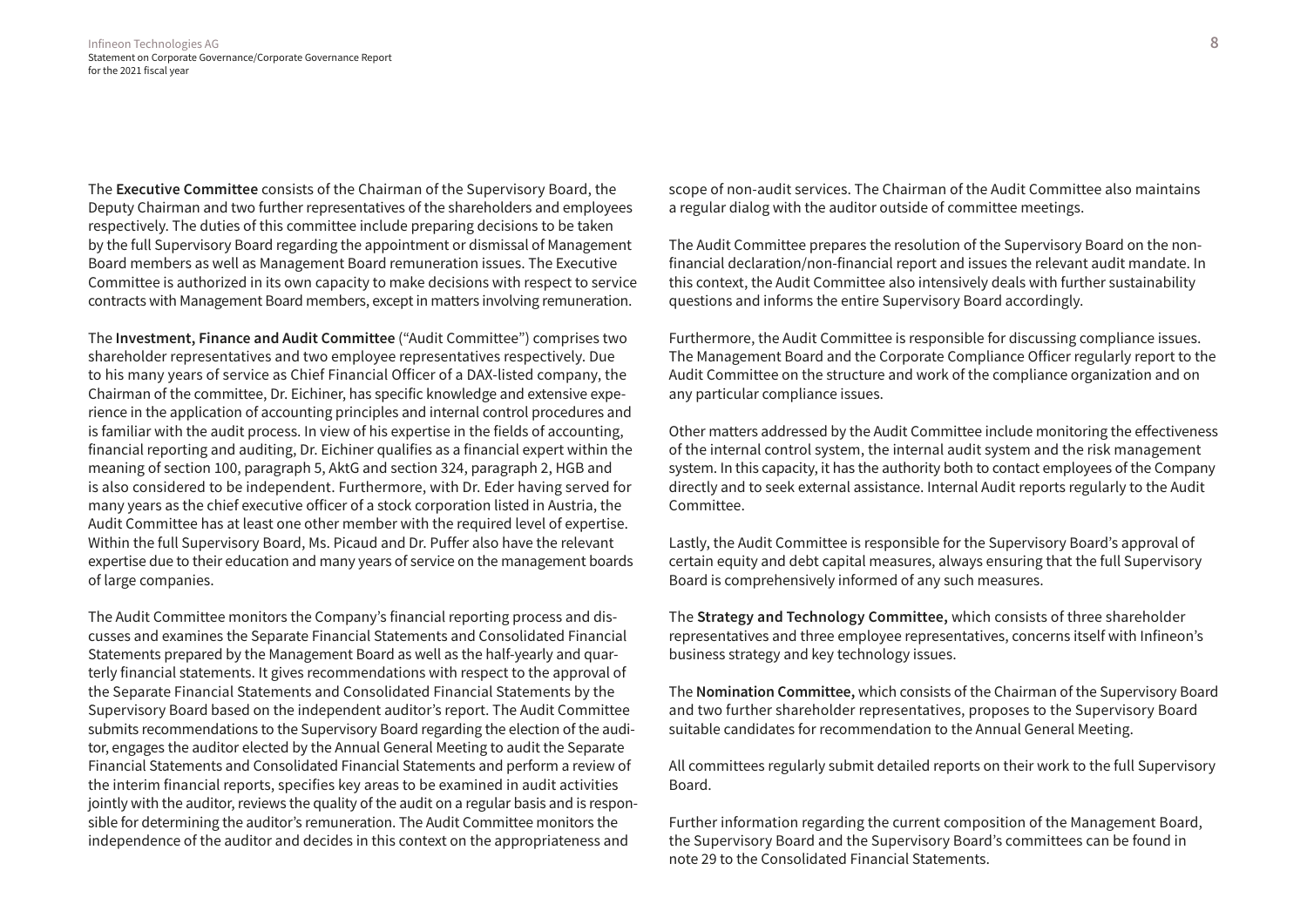# **Attendance at meetings**

The individual attendance of members of the Supervisory Board at meetings is shown in the table below:

|                                                       | Attendance<br>at meetings | Attendance in %<br>(rounded to full %) |
|-------------------------------------------------------|---------------------------|----------------------------------------|
| <b>Full Supervisory Board</b>                         |                           |                                        |
| Dr. Wolfgang Eder (Chairman of the Supervisory Board) | 6/6                       | 100%                                   |
| Xiaoqun Clever                                        | 6/6                       | 100%                                   |
| Johann Dechant                                        | 6/6                       | 100%                                   |
| Dr. Friedrich Eichiner                                | 6/6                       | 100%                                   |
| Annette Engelfried                                    | 6/6                       | 100%                                   |
| Peter Gruber                                          | 6/6                       | 100%                                   |
| Hans-Ulrich Holdenried                                | 6/6                       | 100%                                   |
| Dr. Susanne Lachenmann                                | 6/6                       | 100%                                   |
| Géraldine Picaud                                      | 6/6                       | 100%                                   |
| Dr. Manfred Puffer                                    | 6/6                       | 100%                                   |
| Melanie Riedl                                         | 6/6                       | 100%                                   |
| Jürgen Scholz                                         | 4/6                       | 67%                                    |
| Kerstin Schulzendorf                                  | 6/6                       | 100%                                   |
| Dr. Ulrich Spiesshofer                                | 6/6                       | 100%                                   |
| Margret Suckale                                       | 6/6                       | 100%                                   |
| Diana Vitale                                          | 6/6                       | 100%                                   |

Attendance at meetings Attendance in % (rounded to full %) **Investment, Finance and Audit Committee** Dr. Friedrich Eichiner 5/5 100% Johann Dechant 5/5 100% Dr. Wolfgang Eder 6. The state of the state of the state of the state of the state of the state of the state of the state of the state of the state of the state of the state of the state of the state of the state of the st Annette Engelfried 100% and the Engelfried 100% of the Second 100% of the Second 100% of the Second 100% of the Second 100% of the Second 100% of the Second 100% of the Second 100% of the Second 100% of the Second 100% of **Strategy and Technology Committee** Dr. Ulrich Spiesshofer 3/3 100% Xiaoqun Clever 100% and 200 million 200 million 3/3 100 million 3/3 100 million 3/3 100 million 3/3 100 million 3/3 100 million 3/3 100 million 3/3 100 million 3/3 100 million 3/3 100 million 3/3 100 million 3/3 100 millio Dr. Wolfgang Eder 2008 100% and 2008 100% and 2008 100% and 2008 100% and 2008 100% and 2008 100% and 2008 100 Peter Gruber 3/3 100% (100%) and the set of the set of the set of the set of the set of the set of the set of the set of the set of the set of the set of the set of the set of the set of the set of the set of the set of th

# **Remuneration of the Management Board and the Supervisory Board**

Details of Management Board and Supervisory Board remuneration in the 2021 fiscal year are presented in the comprehensive Remuneration Report, which is part of the Combined Management Report, and in the description of the remuneration systems for the Management Board and the Supervisory Board provided on the Company's website.

Hans-Ulrich Holdenried 200% and the state of the state 3/3 100% and 100% Dr. Susanne Lachenmann 3/3 100%

#### **Mediation Committee (no meetings)**

**Nomination Committee (no meetings)**

#### **Executive Committee**

| Dr. Wolfgang Eder                        | 9/9 | 100% |
|------------------------------------------|-----|------|
| Johann Dechant                           | 9/9 | 100% |
| Annette Engelfried (since 6 August 2021) | 2/2 | 100% |
| Hans-Ulrich Holdenried                   | 9/9 | 100% |
| Margret Suckale (since 6 August 2021)    | 2/2 | 100% |
| Diana Vitale                             | 9/9 | 100% |
|                                          |     |      |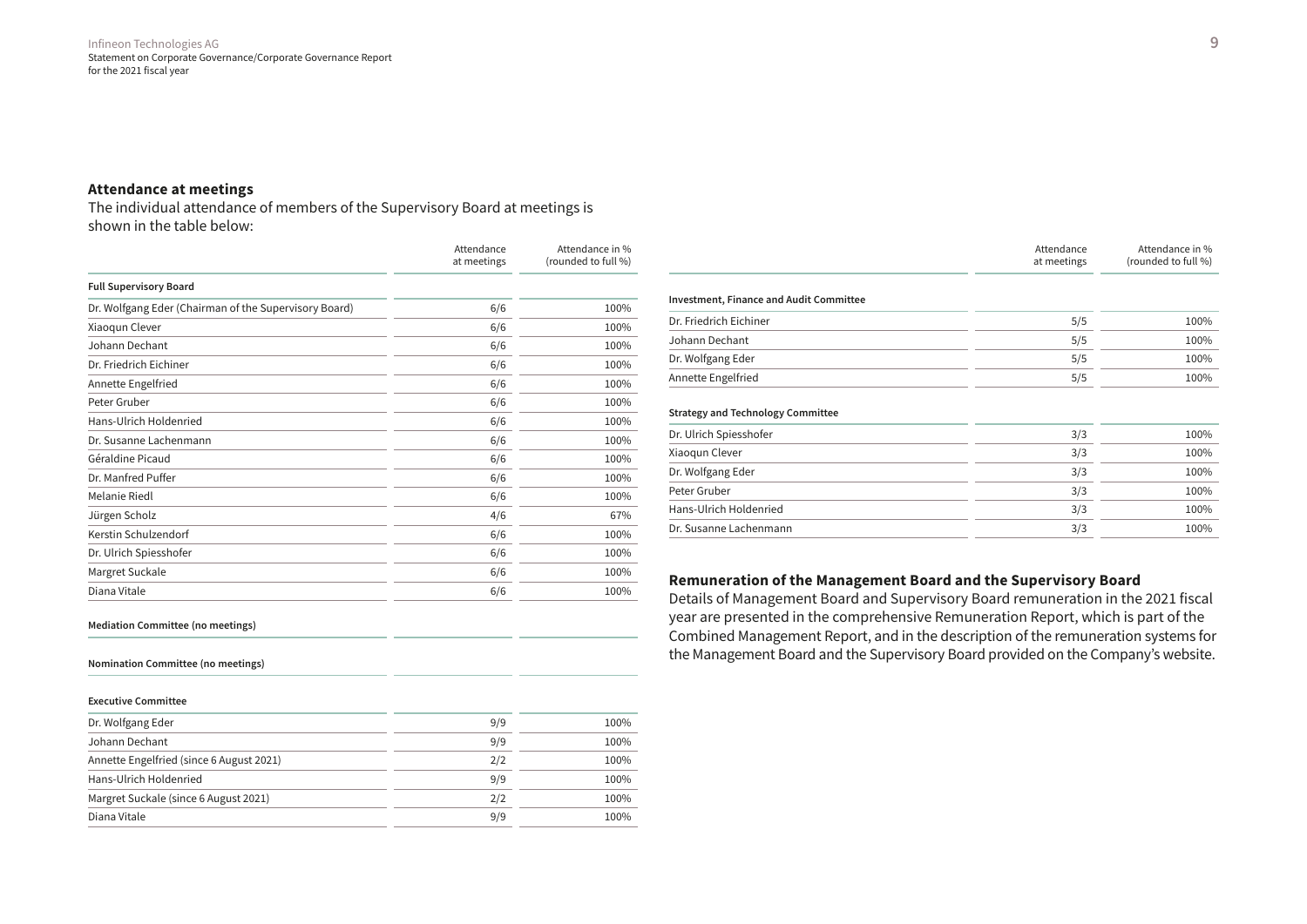# **Target quotas for women; information on compliance with minimum quotas for the composition of the Supervisory Board of Infineon Technologies AG**

Pursuant to the "Law on Equal Participation of Women and Men in Leadership Positions in the Private and Public Sector", the Supervisory Board of Infineon Technologies AG is required to include at least 30 percent women and at least 30 percent men. In its current composition of 50 percent women and men respectively, the Supervisory Board exceeds these requirements.

Furthermore, the above-mentioned legislation requires Infineon Technologies AG to set targets for the proportion of women on the Management Board as well as in the two leadership levels below the Management Board. Within the Group, this requirement also applies to Infineon Technologies Dresden Verwaltungs GmbH, Dresden (Germany), which is required to set targets not only for its Board of Directors and the two leadership levels below board level, but also for the Supervisory Board.

The following targets – to be achieved by 30 June 2022 – apply for both Infineon Technologies AG and Infineon Technologies Dresden Verwaltungs GmbH.

| Infineon Technologies AG | Starting basis<br>(30 June 2017) | Target until<br>30 June 2022    |
|--------------------------|----------------------------------|---------------------------------|
| Supervisory Board        | 37.5%                            | At least statutory<br>30%-guota |
| Management Board         | $0\%$                            | 20%                             |
| 1st leadership level     | 5.7%                             | 15%                             |
| 2nd leadership level     | 19.3%                            | 22%                             |

| Infineon Technologies Dresden Verwaltungs GmbH | Starting basis<br>(30 June 2017) | Target until<br>30 June 2022 |
|------------------------------------------------|----------------------------------|------------------------------|
| Supervisory Board                              | 25%                              | 33%                          |
| <b>Board of Directors</b>                      | $0\%$                            | $0\%$                        |
| 1st leadership level                           | 11.1%                            | 15%                          |
| 2nd leadership level                           | 20%                              | 22%                          |

On 11 August 2021, the "Law to Supplement and Amend the Regulations for the Equal Participation of Women in Leadership Positions in the Private and Public Sector" (Zweites Führungspositionen-Gesetz – "FüPoG II") was promulgated in the Federal Law Gazette. For companies such as Infineon that are listed on a stock exchange and subject to co-determination rules and whose management board comprises more than three members – among other things – the FüPoG II envisages a minimum participation requirement of one woman and one man on the management board. The law enters into force twelve months after its promulgation. With the current composition of the Management Board, Infineon already complies with this minimum participation requirement.

# **Diversity concept for the composition of the Management Board**

The Supervisory Board adopted the following diversity concept for the composition of the Management Board in the 2018 fiscal year.

#### **Description and objectives of the diversity concept**

Infineon has set itself the task of creating a working environment free of prejudice. The objective is to foster a corporate culture in which the benefits offered by diversity are consciously utilized and where everyone can freely develop their potential in the best interest of the Company. The Supervisory Board also shares this understanding of diversity.

Any decision made by the Supervisory Board regarding a particular appointment to the Management Board is always taken in the best interest of the Company as a whole, taking into account all relevant circumstances. The decisive criteria in this context are the professional and personal suitability of the individual concerned. Consideration must be given to ensuring that Management Board members as a whole possess to the fullest possible extent the knowledge, skills and experience required to manage a technology company such as Infineon.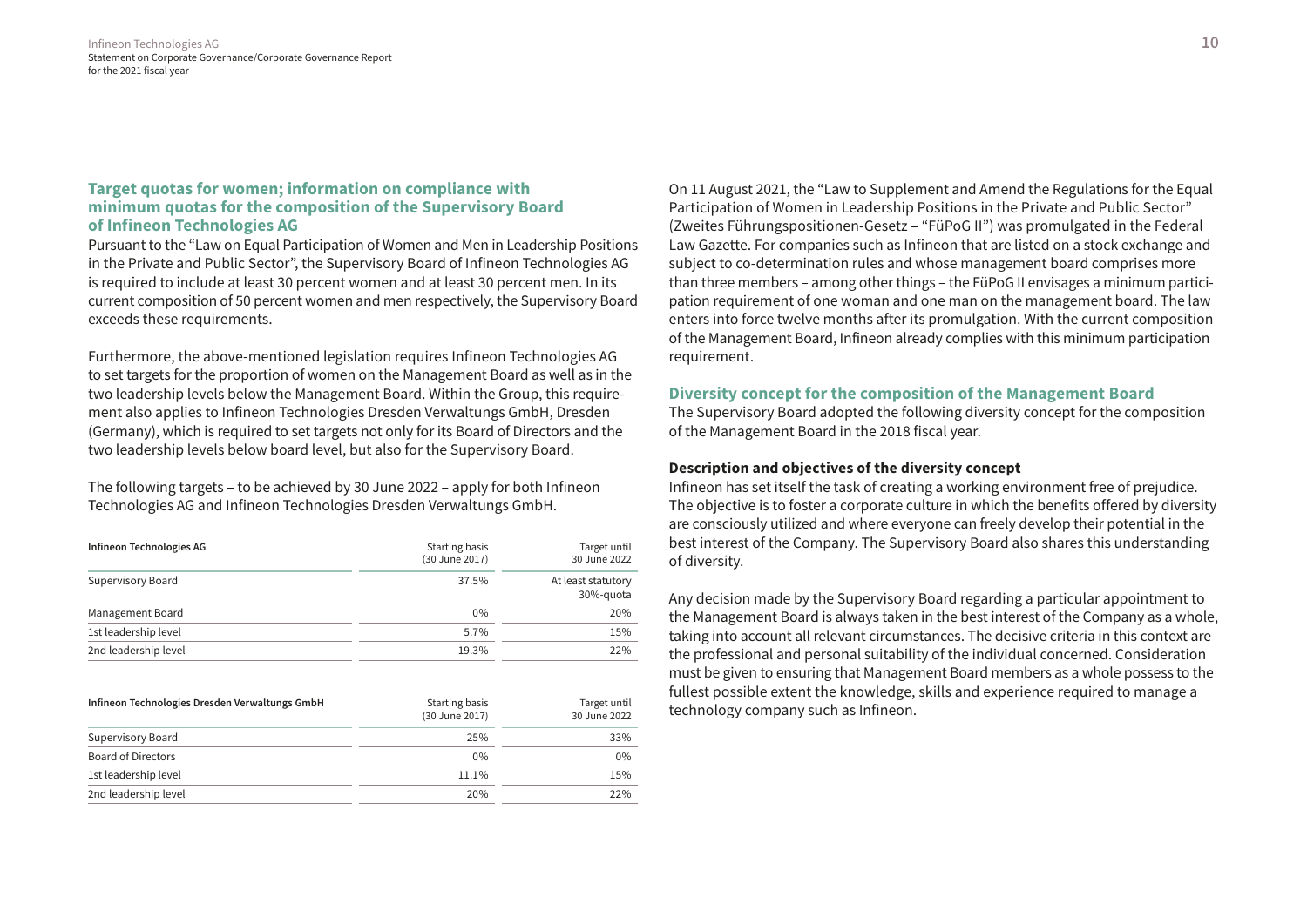Within the framework of these requirements, the Supervisory Board also considers diversity aspects, in particular age, gender, education and professional background as well as internationality. Besides ensuring the greatest possible personal suitability of each individual member, it is important that varying perspectives on managing the business are encouraged by having a Management Board with a diverse composition. The individual aspects of diversity are therefore an integral component, but not an exclusive criterion in taking appointment decisions.

#### **Age**

In line with Recommendation B.5 DCGK, the Supervisory Board's rules of procedure provide in section 2, paragraph 2, for an age limit according to which members of the Management Board are generally not to be older than 67 years of age. The mandates of the Management Board members therefore generally end at the age of 67. In addition, the Supervisory Board gives due consideration to ensuring a well-balanced age mix when making appointments to the Management Board. The Supervisory Board's objective in this respect is to find a balance that combines the benefits of years of professional and personal experience on the one hand with the perspectives of a younger generation on the other. An appropriate age mix also ensures continuity in terms of corporate management.

#### **Gender**

Diversity also includes gender diversity. Pursuant to section 111, paragraph 5, AktG, the Supervisory Board is required on a regular basis to set a target quota for the proportion of women on the Management Board and at the same time determine the period within which this quota is to be achieved,  $\mathbb{D}_{p}$  10. The desire to see both men and women represented on the Management Board is, on the one hand, an expression of the Supervisory Board's conviction that mixed-gender teams can bring different points of view to corporate management, and therefore contribute to higher profitability. It is also the logical continuation of the gender diversity measures already implemented by the Management Board throughout the organization, which aim to increase the proportion of women in management positions.

**Professional diversity, in particular educational and professional background** Despite the Management Board being a collegial body that acts in accordance with the principle of overall responsibility, it is not necessary for each individual member to possess, to the same extent, all of the technical skill sets that may be required in the course of managing a business. More to the point, it must be ensured that the Management Board as a whole possesses the knowledge, skills and experience required to perform its duties in a proper manner. The competencies of the Management Board should be sufficiently wide-ranging to enable it to reconcile the interests of all relevant stakeholders such as employees, customers, investors and the general public when acting in the Company's interest. The following competencies do not need to be covered by each individual member of the Management Board but should be reflected in the Management Board as a whole:

- › Experience in the semiconductor industry
- › Technological competence
- › Competence in the field of digitalization
- › Know-how in the fields of manufacturing and production
- › Expertise in marketing and sales
- › Experience in personnel and organizational development
- › Strategic competence (including M&A experience)
- › Financial competence (including knowledge of accounting, auditing and internal control procedures)
- › Knowledge of the capital market
- › Experience in the fields of corporate governance, corporate social responsibility, law and compliance
- › Management experience and intercultural competence, preferably gained abroad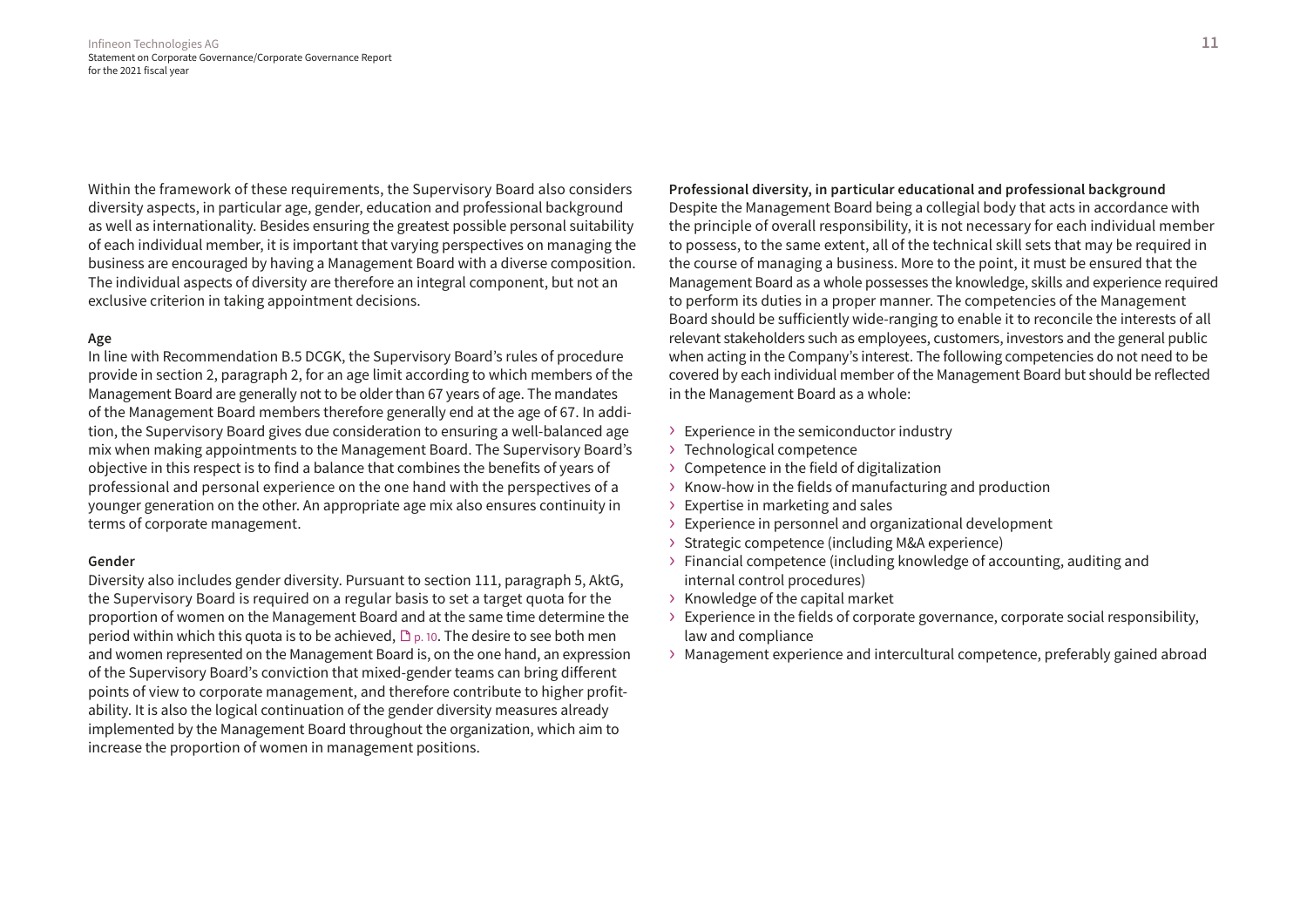#### **Internationality**

Infineon operates worldwide with a workforce originating from numerous countries and a global base of customers and suppliers. Accordingly, the Management Board needs to have an international composition. Internationality should, however, not only be understood in terms of any specific (foreign) nationality. More important are intercultural influences and experiences acquired during a person's education, vocational training and career path. The Supervisory Board's objective is to ensure intercultural openness on the Management Board as well as the corresponding understanding for and the ability to assess international topics and correlations.

# **Nature of implementation of the diversity concept**

The Supervisory Board is responsible for the appointment, re-appointment and dismissal of members of the Management Board (including performance assessments and long-term succession planning) as well as for the signing, amending and terminating of Management Board service contracts. These personnel-related issues are prepared by the Supervisory Board's Executive Committee and subsequently discussed and decided upon by the full Supervisory Board. As part of the process of succession planning, the Executive Committee and the full Supervisory Board regularly exchange views with the Management Board concerning suitable internal candidates for the Management Board. In addition, the Executive Committee and the full Supervisory Board consider succession planning issues independently, where appropriate without the members of the Management Board being present, including, if considered necessary, assessing external candidates for Management Board positions. In this context the Supervisory Board focuses on medium- to long-term succession planning, taking into account the terms of office of current Management Board members. The selection and decision-making process for making appointments to the Management Board is guided by the diversity concept described above. The Supervisory Board of Infineon applies the tried and tested practice of limiting the initial appointment of Management Board members to three years.

#### **Status of implementation/results achieved during the year under report**

The current composition of the Management Board reflects in many respects the implementation of the diversity concept adopted by the Supervisory Board. The targets for the proportion of women on the Management Board have been set for the period through 30 June 2022. With the current composition of the Management Board, Infineon already fulfills this target.

# **Competency profile, catalog of objectives and diversity concept for the composition of the Supervisory Board**

The Supervisory Board adopted a comprehensive catalog of objectives and a competency profile for its composition in the 2011 fiscal year and revised them continuously in subsequent years. These were most recently updated in August 2020 in light of the new version of the DCGK. The catalog of objectives and the competency profile also constitute Infineon's diversity concept within the meaning of section 289f, paragraph 2, number 6, HGB.

Based on this profile, the most important objective is to ensure that the composition of the Supervisory Board enables it to optimally perform the duties prescribed to it by law and as set out in the Company's Articles of Association. In particular, this includes having the required expertise to both advise and supervise the Management Board. Accordingly, candidates proposed for election to the Supervisory Board should be capable of successfully performing the duties incumbent on a member of a supervisory board of a technology company with international operations, based in particular on their personality and integrity, their individual skillsets and their availability. Consideration should also be given to ensuring sufficient diversity and independence on the Supervisory Board as a whole. Apart from legal and DCGK requirements, proposals made by the Supervisory Board and its members to fill Supervisory Board positions are guided in particular by the competency profile and catalog of objectives. An onboarding process is in place for the appointment of new Supervisory Board members, during which they are provided with information relevant to their Supervisory Board activities.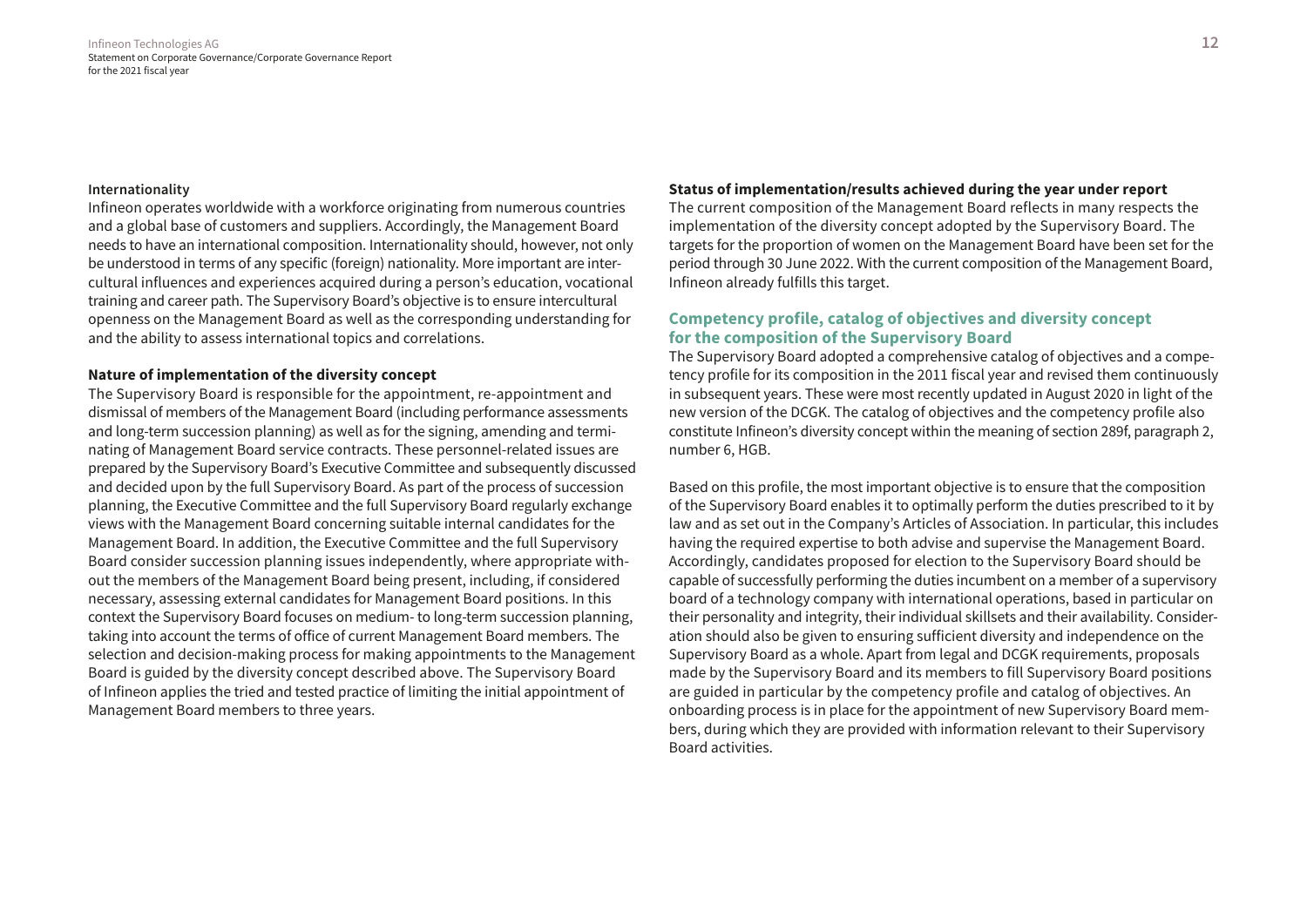# **Requirements profile for individual members of the Supervisory Board Personality and integrity**

Each member of the Supervisory Board should possess the necessary personality and integrity for the due performance of their duties. Supervisory Board members must be loyal to the Company and, in particular, comply strictly with the statutory obligation of confidentiality, with which they must be fully conversant. Supervisory Board members are required to place the interests of the Company at the center of their activities in their capacity as board members at all times.

# **Individual professional competence**

Each member of the Supervisory Board should know and understand Infineon's key product lines, its customers and sales markets and its strategy. Supervisory Board members need to be aware of conditions prevailing on capital markets as well as the particular features of a listed company. In addition, each member of the Supervisory Board must possess the necessary skills to appropriately comprehend the reports and financial statements presented, to evaluate the decisions required to be made by the Supervisory Board and to draw factually based conclusions that are in the best interests of the Company.

# **Availability**

Each member of the Supervisory Board must be available to a sufficient extent and be willing to devote the necessary time to perform the stipulated mandate. In particular, it should be taken into account that

- › at least four Supervisory Board meetings take place during the year, each requiring careful preparation;
- $\rightarrow$  sufficient time must be scheduled, including in particular for the detailed examination of the Separate and Consolidated Financial Statements;
- › attendance at the Annual General Meeting is required;
- › depending on membership in Supervisory Board committees, further work arises in conjunction with attendance at, and careful preparation for, committee meetings;
- › in addition, extraordinary Supervisory Board and/or committee meetings may be necessary.

As a general rule, Supervisory Board members may not accept more than five supervisory mandates in listed companies or in other bodies with comparable requirements. If a Supervisory Board member belongs to the management board of such a company, he or she may not accept more than two supervisory mandates in listed companies or in other bodies with comparable requirements. Chairmanship of a supervisory board counts as double; mandates within the same group count only once. Mandates in foreign companies are treated the same as mandates in German companies.

# **Age limit**

As a general rule, no one older than 70 years of age should be proposed for membership of the Supervisory Board. The age limit is applied on the basis of the candidate's age on the day on which the Annual General Meeting decides upon the proposed election.

# **General rule for maximum period of service of shareholder representatives on the Supervisory Board**

The Supervisory Board is aware of the importance of regularly renewing its composition but is always required to weigh up the consequences of doing so compared to the advantages of maintaining continuity. Stability in the composition of the Supervisory Board promotes a spirit of trust, both within the Supervisory Board itself and with the Management Board. Considering the know-how gained in conjunction with many years of experience on the board, maintaining continuity can result in greater added value for the entity compared to the effect of renewing its composition. After weighing up all of these aspects, the Supervisory Board's objective is that its shareholder representatives do not serve on the board for more than twelve years.

# **Requirements for the Supervisory Board as a whole/competency profile**

The overall composition of the Supervisory Board should comply with the principles of diversity. To the maximum degree possible, the composition of the Supervisory Board should therefore not only reflect diversity in terms of the range of expertise, it should also take into account the diversity found in an open-minded and innovative global company such as Infineon. Diversity includes not only diversity in terms of expertise (also taking into account a person's educational or professional background), but also age, gender and internationality.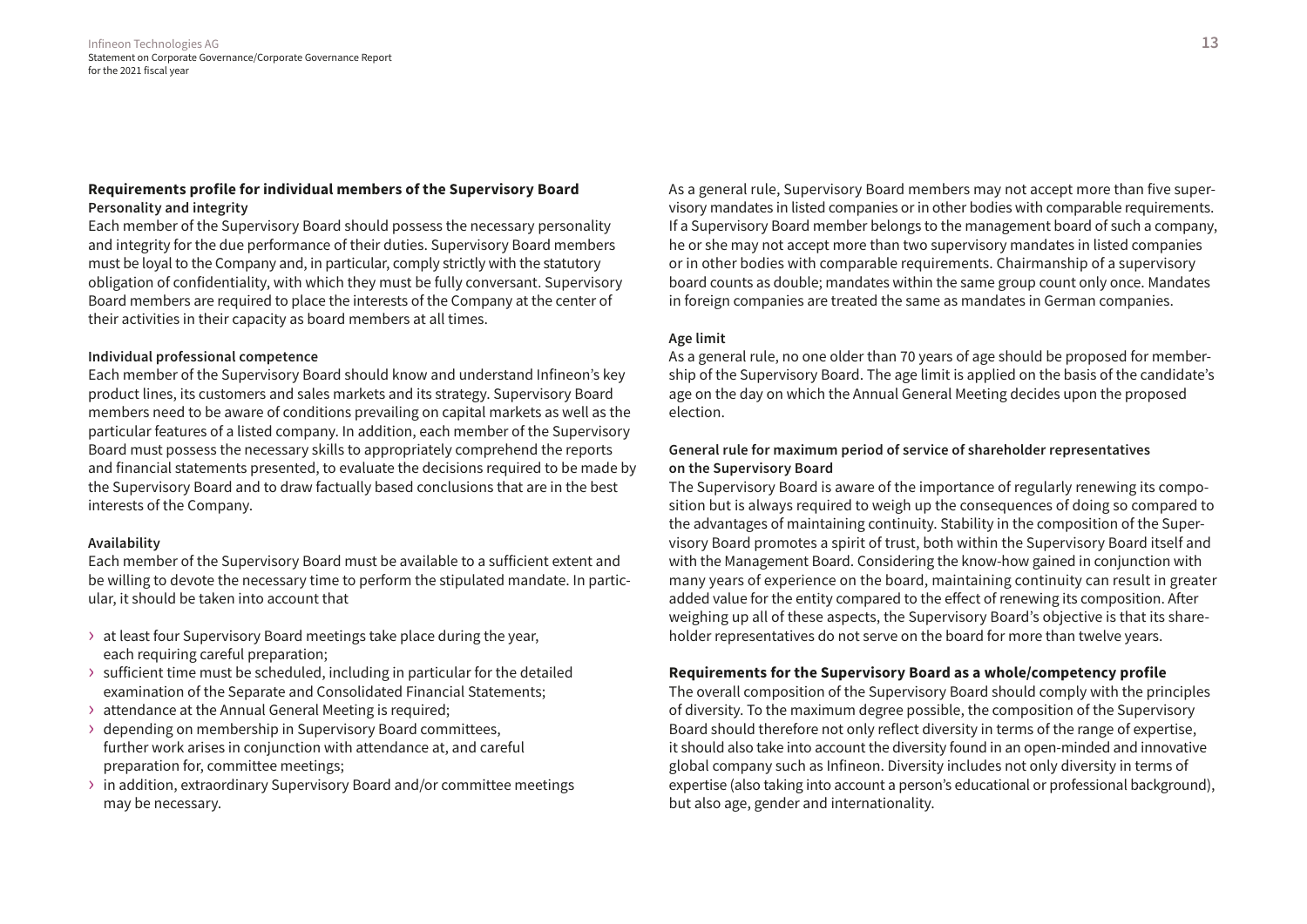#### **Diversity of expertise**

When determining the composition of the Supervisory Board, care should be taken to ensure that its members in their entirety have the necessary skills to perform the board's tasks as optimally as possible (diversity of expertise).

A broad range of expertise is desirable to ensure that the Supervisory Board – when acting in the interests of the Company – is well positioned to take account of the interests of all relevant stakeholders, such as employees, customers, investors and the general public, as well as to play a pro-active role in accompanying and supporting organizational and technological change.

The Supervisory Board members in their entirety should be familiar with the industry in which Infineon operates, namely the semiconductor sector.

The Supervisory Board's composition should also represent an appropriate range of technological expertise, which may (but not necessarily) involve a scientific background.

The Supervisory Board in its entirety should additionally possess sufficient knowledge in the areas of manufacturing, sales and marketing, personnel and organizational development. The Supervisory Board should also strive to achieve strategic competency, including experience in the fields of mergers and acquisitions (M&A) and digitalization.

The Supervisory Board should also possess the required competence in financial matters. At least one member of the Audit Committee must have expert knowledge of accounting and financial reporting or auditing.1 The Chairman of the Audit Committee

should have particular expertise and extensive experience in the fields of accounting and internal control procedures and shall be familiar with the auditing of financial statements.

Lastly, it is the opinion of the Supervisory Board that diversity of expertise within the board also requires competency regarding legal issues in the broadest sense, including, in particular, corporate governance and compliance.

#### **Age structure and gender**

Diversity also includes diversity in terms of the age structure and gender of the members of the Supervisory Board. As a listed company subject to co-determination rules, the Supervisory Board must by law comprise at least 30 percent women and at least 30 percent men.

# **Internationality**

Infineon operates worldwide with a workforce originating from numerous countries and a global base of customers and suppliers. Accordingly, the Supervisory Board needs to have an international composition. Internationality should, however, not only be understood in terms of any specific (foreign) nationality. More important are intercultural influences and experience (generally resulting in greater open-mindedness) and an understanding of and the ability to make judgments on international topics and correlations. It is the stated objective of the Supervisory Board to have among its ranks at least five international representatives that meet the above-mentioned requirements.

#### **Independence and the avoidance/ treatment of conflicts of interest**

The Supervisory Board should include a number of independent members on the shareholder side as deemed appropriate by the shareholders, but in any case, more than half of the shareholder representatives should be independent. In this context, the ownership structure of the Company should also be taken into account.

A Supervisory Board member is considered independent if he/she is independent of Infineon and the Infineon Management Board and independent of any controlling shareholder.

<sup>1</sup> The Act to Strengthen Financial Market Integrity (Financial Market Integrity Strengthening Act - FISG) amended the Stock Corporation Act to the effect that, pursuant to section 100, paragraph 5 AktG-E in conjunction with section 107, paragraph 4 sentence 3 AktG-E, at least one member of both the Supervisory Board and the Audit Committee must have expertise in the field of accounting and at least one other member of both the Supervisory Board and the Audit Committee must have expertise in the field of auditing. With the current composition of the Supervisory Board ( $\Box$  p. 8), Infineon already meets these requirements. The new legal situation will be reflected accordingly in a revision of the competence profile.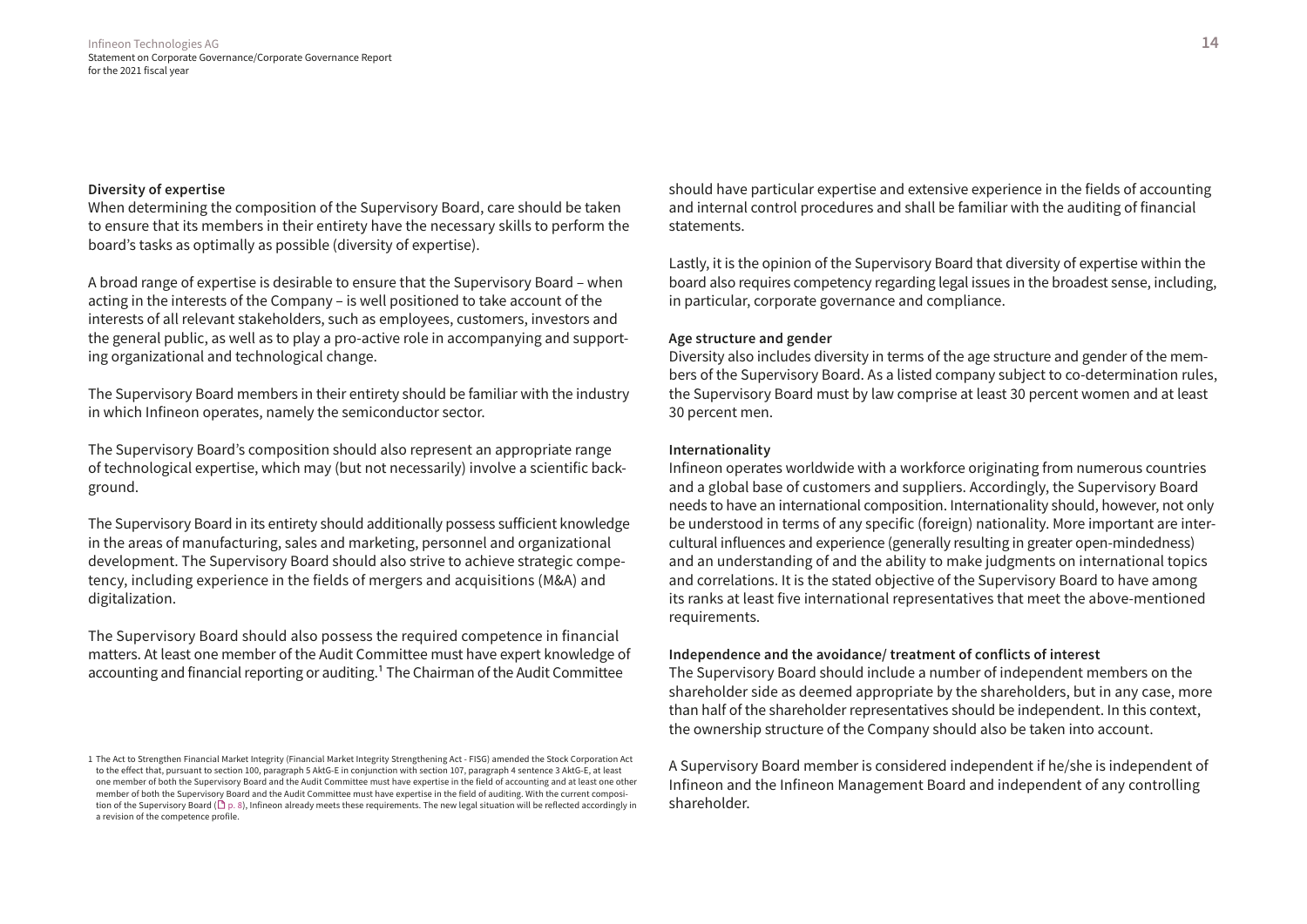A Supervisory Board member is independent of Infineon and the Infineon Management Board if he/she has no personal or business relationship with Infineon or the Infineon Management Board that could give rise to a material and not merely temporary conflict of interest. In particular, it must be considered whether the Supervisory Board member or a close family member of the Supervisory Board member concerned

- › was an Infineon Management Board member during the two-year period prior to being elected to the Supervisory Board,
- › currently has, or in the year prior to their election to the Supervisory Board, had a material business relationship with Infineon or with an entity dependent on Infineon (e.g., as a customer, supplier, lender or consultant), either directly, as a shareholder or in a responsible position of a non-Group company,
- › is a close family member of an Infineon Management Board member, or
- › has been an Infineon Supervisory Board member for more than twelve years.

If one or more of the above-mentioned indicators are met and the Supervisory Board member concerned is nevertheless considered independent, this should be explained in the Statement on Corporate Governance.

The Chairman of the Supervisory Board, the Chairman of the Audit Committee and the Chairman of the Executive Committee should be independent of Infineon and its Management Board.

No more than two former Management Board members should be Supervisory Board members. Supervisory Board members should not exercise board functions at or perform advisory tasks for Infineon's major competitors and should not have a personal relationship with a major competitor.

It is an objective of the Supervisory Board that at least five shareholder representatives are independent of Infineon and its Management Board.

A further objective of the Supervisory Board is to avoid potential conflicts of interest to the greatest possible extent. Any conflicts of interest must be disclosed to the Supervisory Board. In its report, the Supervisory Board is required to inform the Annual General Meeting of any conflicts of interest that have occurred and how they were

handled. Material conflicts of interest and those which are not merely temporary relating to a Supervisory Board member should result in the termination of the relevant mandate.

# **Nature of implementation**

In its search for suitable candidates, the Supervisory Board's Nomination Committee bears in mind the competency profile and the targets set by the Supervisory Board as well as the requirements profile for individuals. The Nomination Committee's recommendations to the Supervisory Board as well as the Supervisory Board's proposals for election put forward at the Annual General Meeting also take account of the stipulated targets, the requirement profile for individuals and the aspiration to comply with the competency profile.

A curriculum vitae is provided for each of the candidates proposed for election at the Annual General Meeting, showing details of relevant knowledge, expertise and experience as well as a description of the candidate's principal activities alongside the Supervisory Board mandate.

In addition, the Supervisory Board also discloses the personal and business relationships of the respective candidates with the Company, its corporate bodies, and, if applicable, with any shareholder directly or indirectly holding more than 10 percent of Infineon's shares that carry eligible voting rights, if, in the opinion of the Supervisory Board, such circumstances would be deemed relevant by a shareholder objectively assessing the election proposal. The same applies to the work of the Nomination Committee, insofar as this committee performs preparatory work for the Supervisory Board's decision.

The Supervisory Board also recommends that members who have been elected by the employees do what they can, within the scope of their influence, to have the competency profile, the targets set and the individual requirements taken into account in the nominations made by the relevant bodies on the employees' side. In addition, the Supervisory Board recommends that any of its members – in whatever capacity – who apply for the court appointment of a Supervisory Board member should also take account of the competency profile, the targets set and the individual requirements.